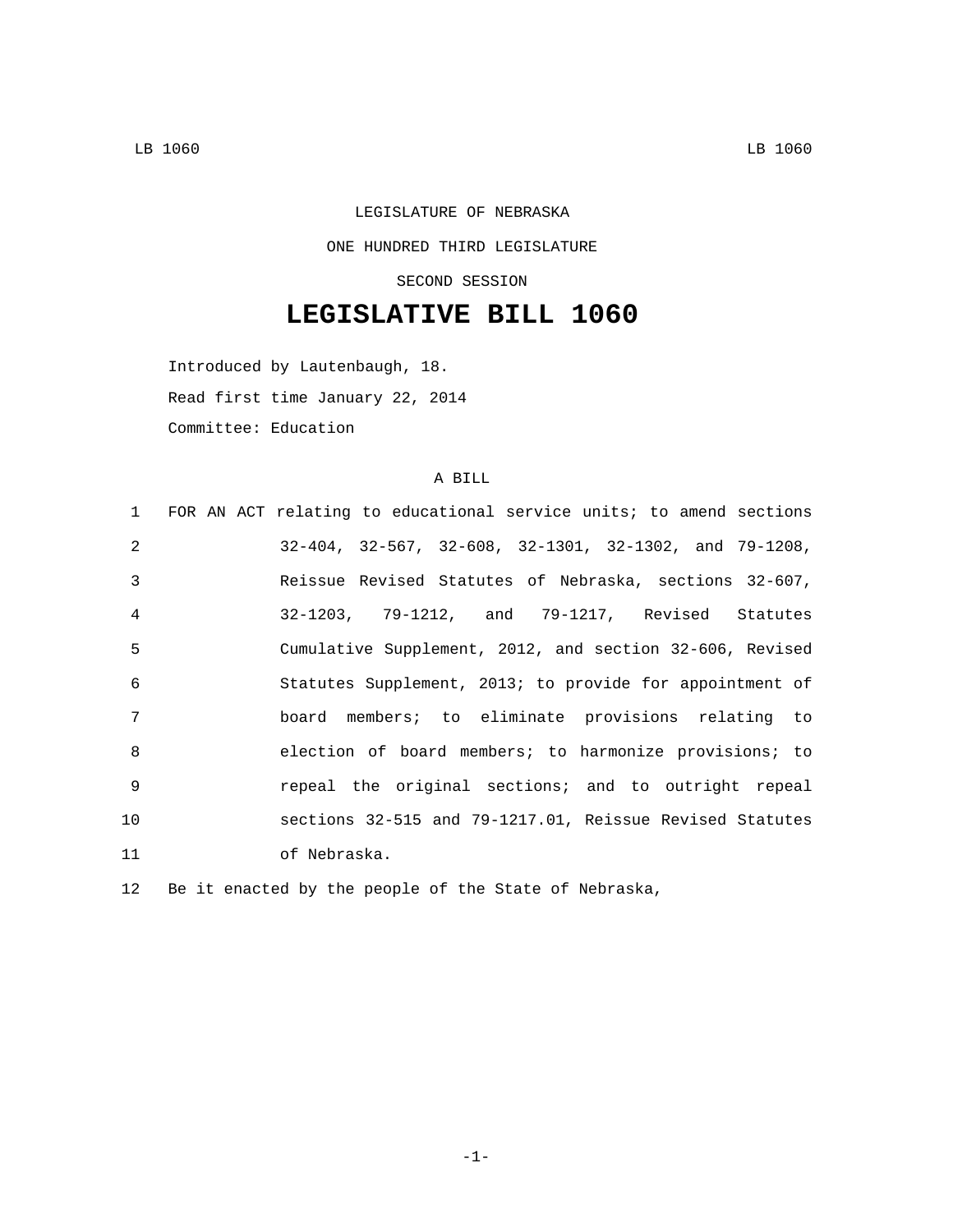Section 1. Section 32-404, Reissue Revised Statutes of 2 Nebraska, is amended to read:

 32-404 (1) When any political subdivision holds an election in conjunction with the statewide primary or general election, the election shall be held as provided in the Election Act. Any other election held by a political subdivision shall be held as provided in the act unless otherwise provided by the charter, code, 8 or bylaws of the political subdivision.

 (2) No later than December 1 of each odd-numbered year, the election commissioner or county clerk shall give notice to each political subdivision of the filing deadlines for the statewide primary election. No later than January 5 of each even-numbered year, the governing board of each political subdivision which will hold an election in conjunction with a statewide primary election shall certify to the Secretary of State, the election commissioner, or the county clerk the name of the subdivision, the number of officers to be elected, the length of the terms of office, the vacancies to be filled by election and length of remaining term, and the number of votes to be cast by a registered voter for each office.

 (3) No later than July 1 of each even-numbered year, the governing board of each reclamation district, county weed district, village, county under township organization, or public power district 23 receiving annual gross revenue of less than forty million dollars, or educational service unit which will hold an election in conjunction with a statewide general election shall certify to the Secretary of

-2-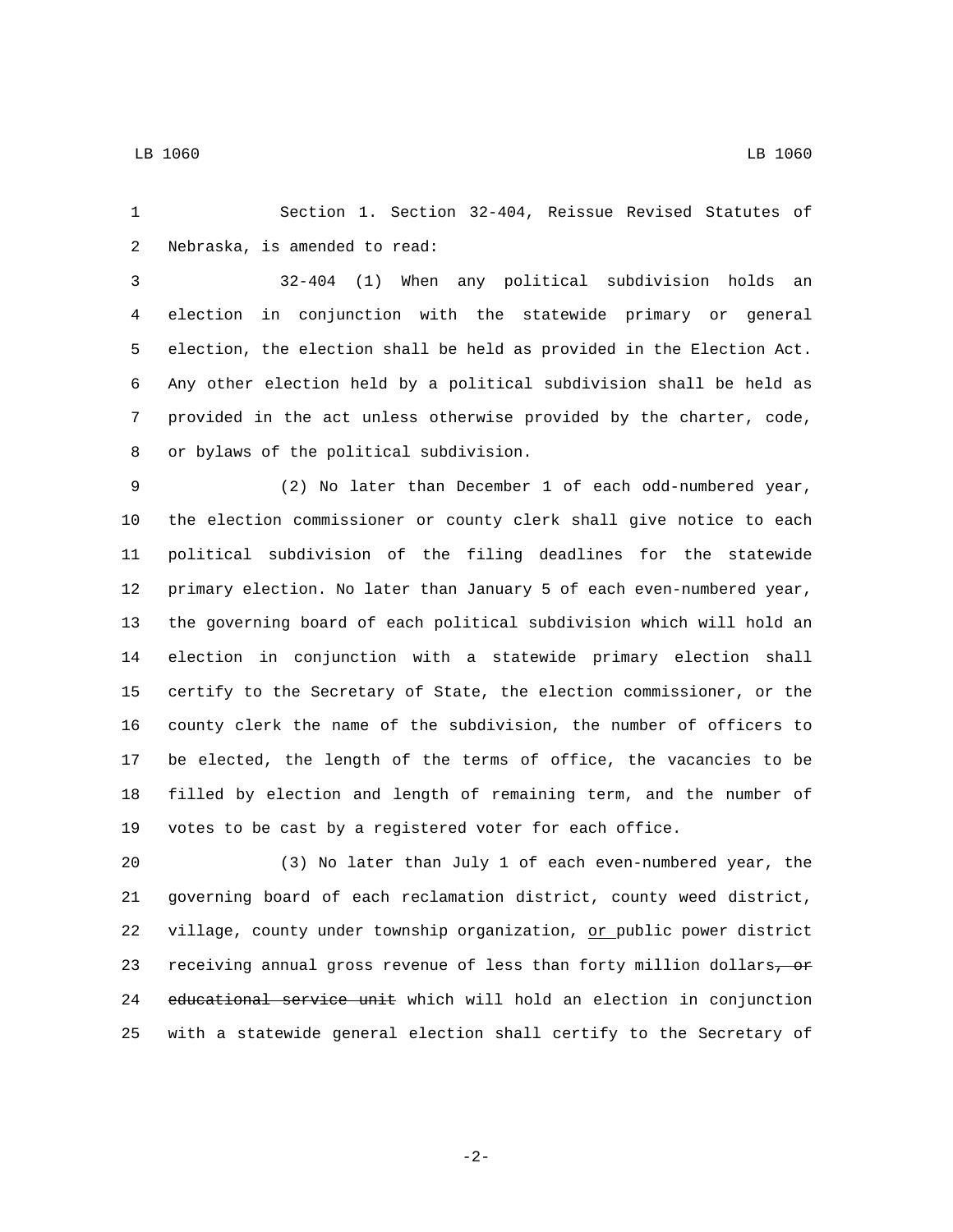State, the election commissioner, or the county clerk the name of the subdivision, the number of officers to be elected, the length of the terms of office, the vacancies to be filled by election and length of remaining term, and the number of votes to be cast by a registered 5 voter for each office. (4) The Secretary of State shall prescribe the forms to be used for certification to him or her, and the election commissioner or county clerk shall prescribe the forms to be used for 9 certification to him or her. Sec. 2. Section 32-567, Reissue Revised Statutes of 11 Nebraska, is amended to read: 32-567 Vacancies in office shall be filled as follows: (1) In state and judicial district offices and in the membership of any board or commission created by the state when no 15 other method is provided, by the Governor; (2) In county offices, by the county board; (3) In the membership of the county board, by the county 18 clerk, county attorney, and county treasurer; (4) In township offices, by the township board or, if there are two or more vacancies on the township board, by the county 21 board; (5) In offices in public power and irrigation districts, 23 according to section 70-615; (6) In offices in natural resources districts, according 25 to section  $2-3215$ ;

LB 1060 LB 1060

-3-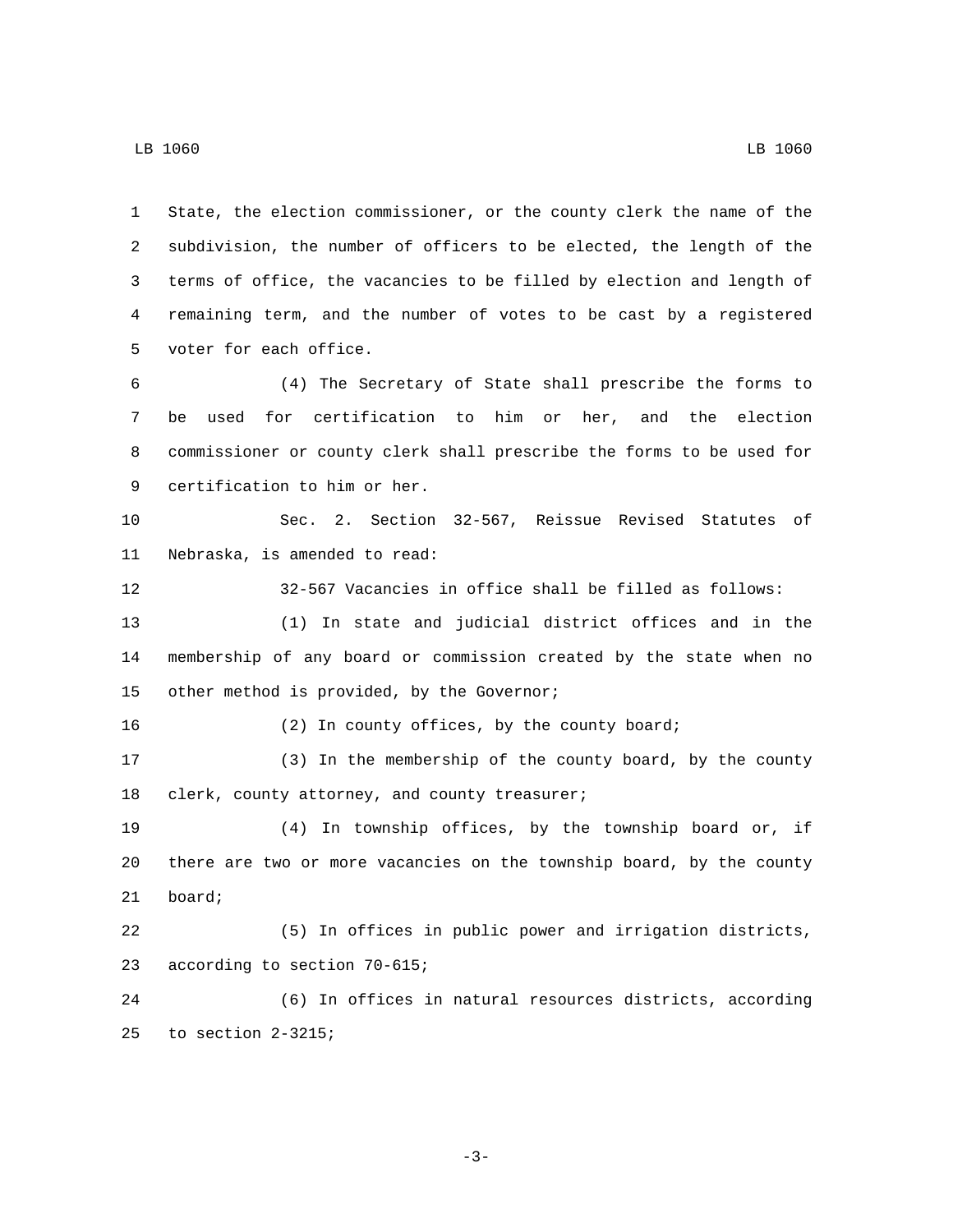1 (7) In offices in community college areas, according to 2 section 85-1514; 3 (8) In offices in educational service units, according to 4 section 79-1217; 5  $(9)$   $(8)$  In offices in hospital districts, according to  $6$  section  $23-3534$ ; 7 (10) (9) In offices in metropolitan utilities districts, 8 according to section 14-2104; 9 (11) (10) In membership on airport authority boards, 10 according to section 3-502, 3-611, or 3-703, as applicable; 11  $\left(\frac{12}{11}\right)$  In membership on the board of trustees of a 12 road improvement district, according to section 39-1607; 13 (13) (12) In membership on the council of a municipal 14 county, by the council; and 15 (14) (13) For learning community coordinating councils, 16 according to section 32-546.01. 17 Unless otherwise provided by law, all vacancies shall be 18 filled within forty-five days after the vacancy occurs unless good 19 cause is shown that the requirement imposes an undue burden. 20 Sec. 3. Section 32-606, Revised Statutes Supplement, 21 2013, is amended to read: 22 32-606 (1) Any candidate may place his or her name on the 23 primary election ballot by filing a candidate filing form prescribed 24 by the Secretary of State as provided in section 32-607. If a 25 candidate for an elective office is an incumbent of any elective

-4-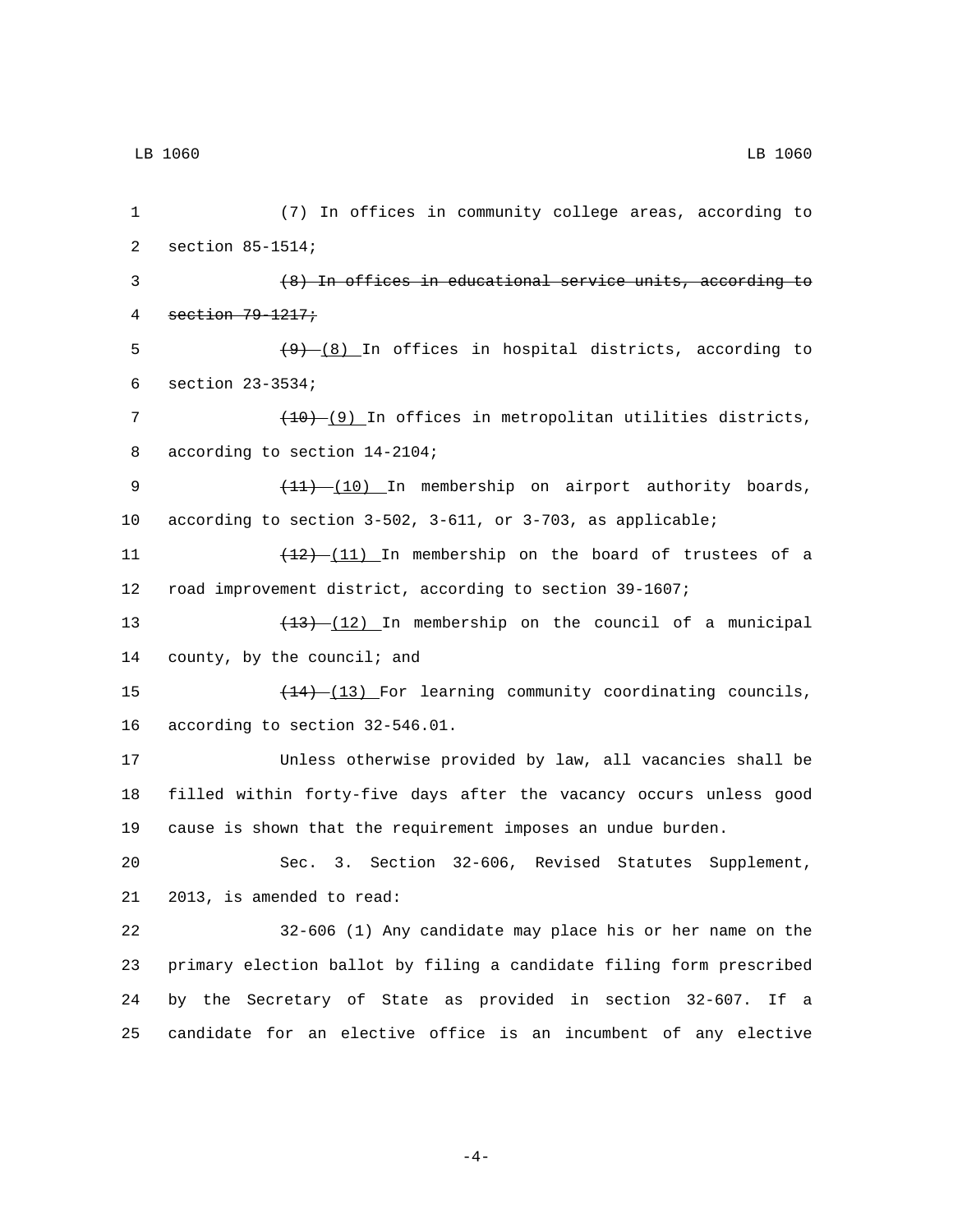office, the filing period for filing the candidate filing form shall be between December 1 and February 15 prior to the date of the primary election, except for candidates for election in 2013 to the board of education of a Class V school district. No incumbent who resigns from elective office prior to the expiration of his or her term shall file for any office after February 15 of that election year. Incumbent and nonincumbent candidates for election in 2013 to the board of education of a Class V school district and all other candidates shall file for office between December 1 and March 1 prior to the date of the primary election. A candidate filing form may be transmitted by facsimile for the offices listed in subdivision (1) of section 32-607 if (a) the transmission is received in the office of the filing officer by the filing deadline and (b) the original filing form is mailed to the filing officer with a legible postmark bearing a date on or prior to the filing deadline and is in the office of the filing officer no later than seven days after the filing deadline.

 (2) Any candidate for a township office in a county under township organization, the board of trustees of a village, the board of directors of a reclamation district, the county weed district board, the board of directors of a public power district receiving 21 annual gross revenue of less than forty million dollars,  $or$  the 22 school board of a Class II school district<del>, or the board of an</del> 23 educational service unit may place his or her name on the general election ballot by filing a candidate filing form prescribed by the Secretary of State as provided in section 32-607. If a candidate for

-5-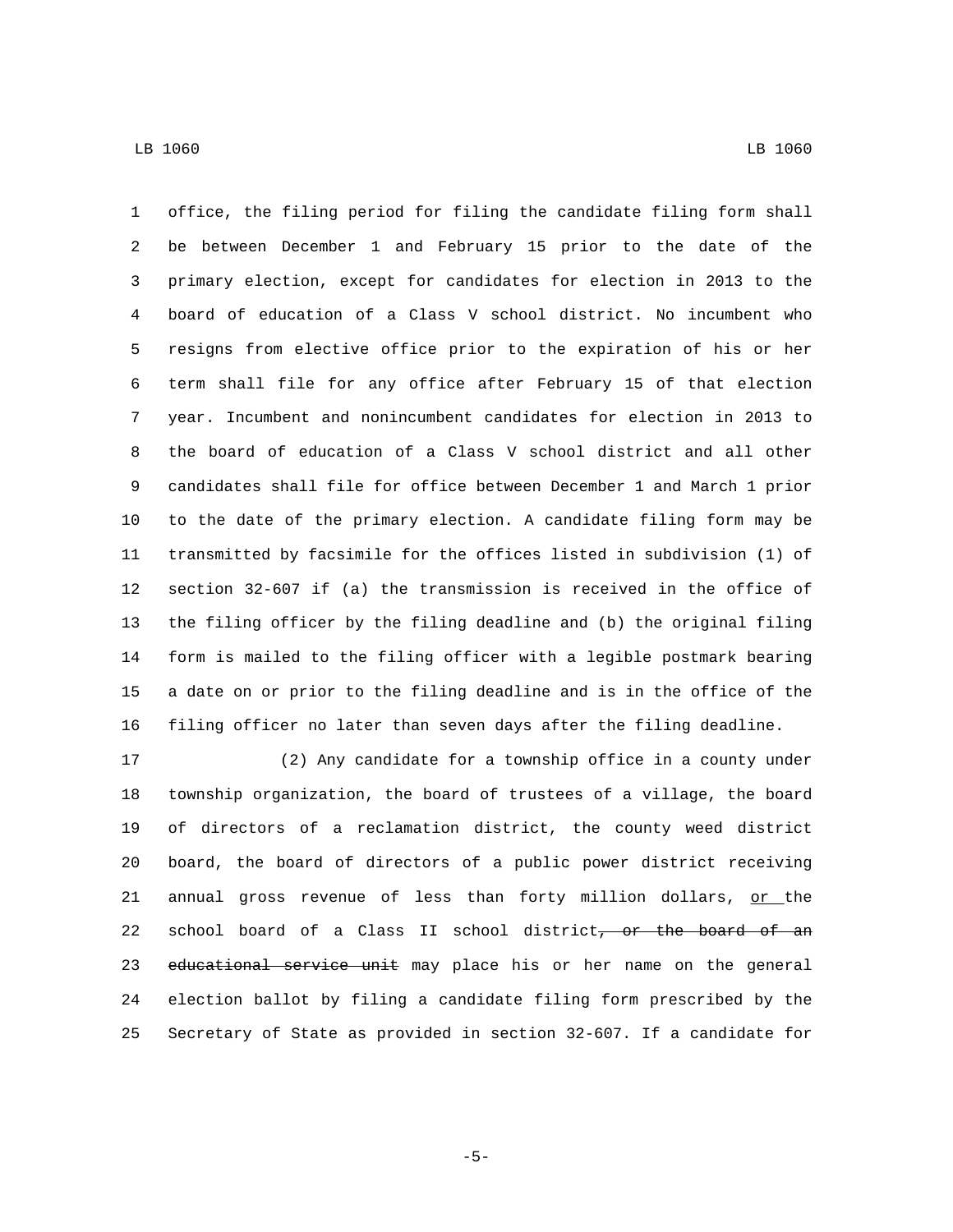an elective office is an incumbent of any elective office, the filing period for filing the candidate filing form shall be between December 1 and July 15 prior to the date of the general election. No incumbent who resigns from elective office prior to the expiration of his or her term shall file for any office after July 15 of that election year. All other candidates shall file for office between December 1 and August 1 prior to the date of the general election. A candidate filing form may be transmitted by facsimile for the offices listed in subdivision (1) of section 32-607 if (a) the transmission is received in the office of the filing officer by the filing deadline and (b) the original filing form is mailed to the filing officer with a legible postmark bearing a date on or prior to the filing deadline and is in the office of the filing officer no later than seven days 14 after the filing deadline.

 (3) Any city having a home rule charter may provide for filing deadlines for any person desiring to be a candidate for the 17 office of council member or mayor.

 Sec. 4. Section 32-607, Revised Statutes Cumulative 19 Supplement, 2012, is amended to read:

 32-607 All candidate filing forms shall contain the following statement: I hereby swear that I will abide by the laws of the State of Nebraska regarding the results of the primary and general elections, that I am a registered voter and qualified to be elected, and that I will serve if elected. Candidate filing forms shall also contain the candidate's name; residence address; mailing

-6-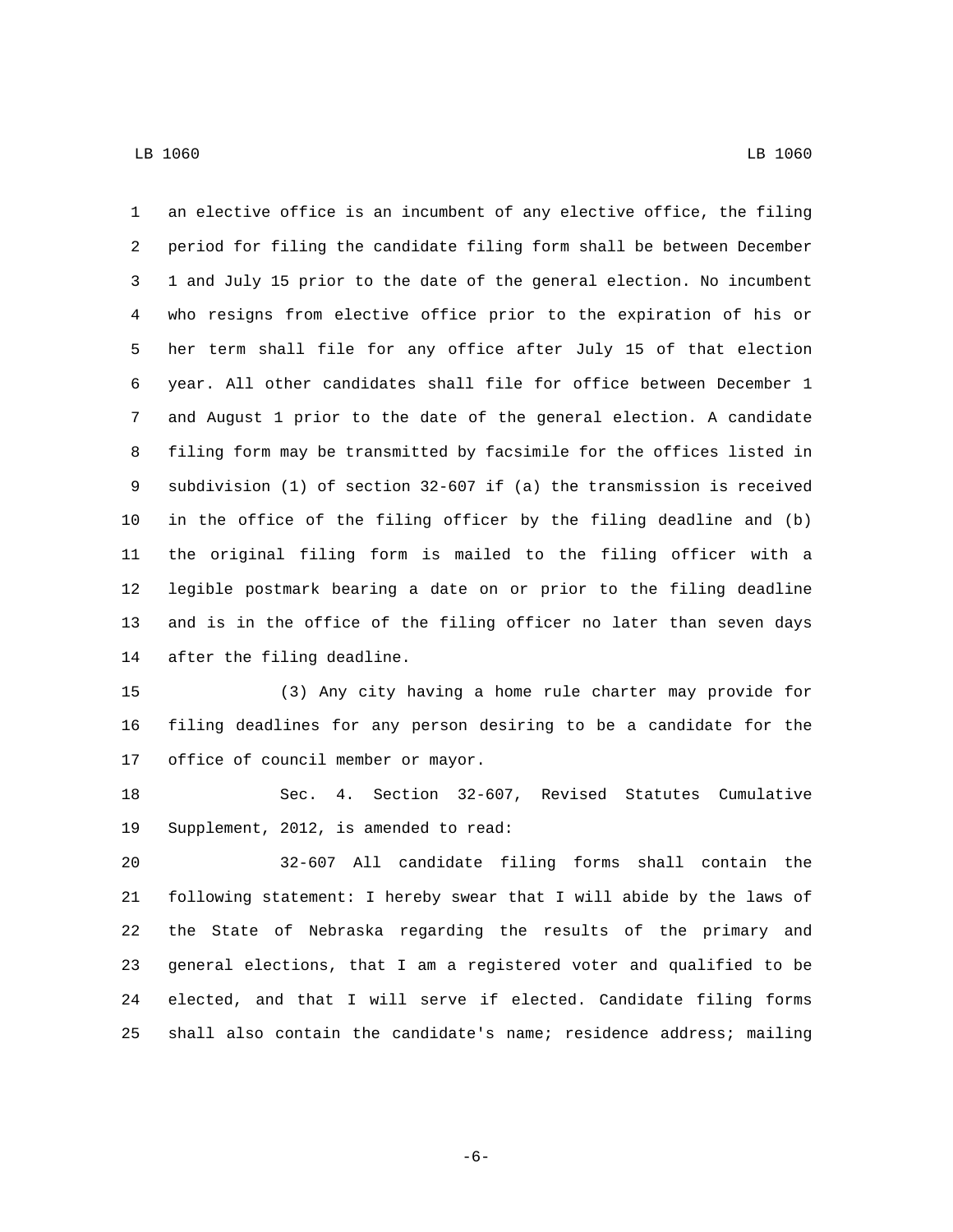address if different from the residence address; telephone number; office sought; and party affiliation if the office sought is a partisan office. Candidate filing forms shall be filed with the 4 following filing officers:

 (1) For candidates for national, state, or congressional office, directors of public power and irrigation districts, directors of reclamation districts, directors of natural resources districts, members of the boards of educational service units, members of governing boards of community colleges, delegates to national conventions, and other offices filled by election held in more than one county and judges desiring retention, in the office of the 12 Secretary of State;

 (2) For officers elected within a county, in the office of the election commissioner or county clerk. If the candidate is not a resident of the county, he or she shall submit a certificate of registration obtained under section 32-316 with the candidate filing 17 form;

 (3) For officers in school districts which include land in adjoining counties, in the office of the election commissioner or county clerk of the county in which the greatest number of registered voters entitled to vote for the officers reside. If the candidate is not a resident of the county, he or she shall submit a certificate of registration obtained under section 32-316 with the candidate filing 24 form; and

(4) For city or village officers, in the office of the

-7-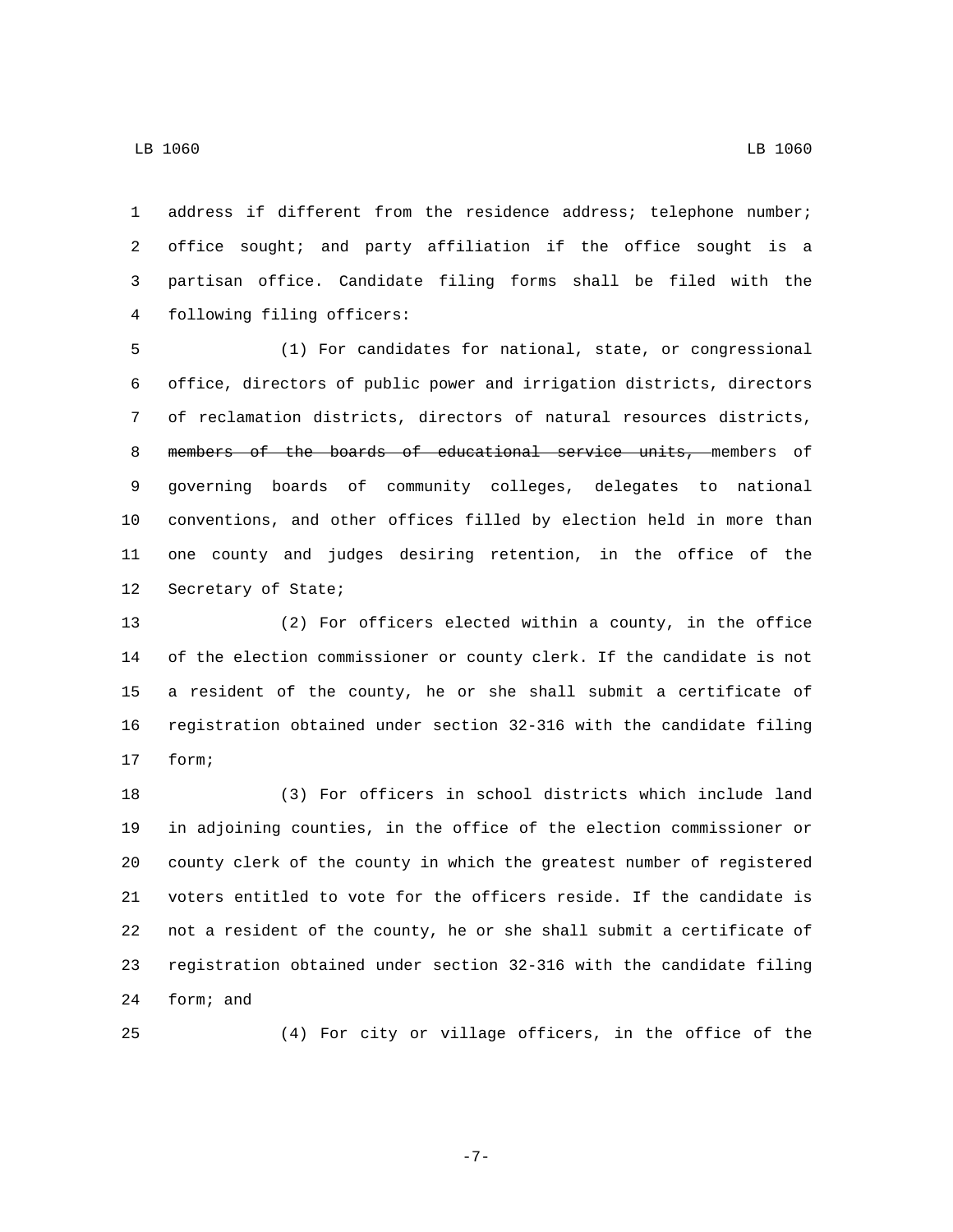1 election commissioner or county clerk.

 Sec. 5. Section 32-608, Reissue Revised Statutes of Nebraska, is amended to read:3

 32-608 (1) Except as provided in subsection (4) or (5) of this section, a filing fee shall be paid by or on behalf of each candidate prior to filing for office. For candidates who file in the office of the Secretary of State as provided in subdivision (1) of section 32-607, the filing fee shall be paid to the Secretary of State who shall remit the fee to the State Treasurer for credit to the Election Administration Fund. For candidates for any city or village office, the filing fee shall be paid to the city or village treasurer of the city or village in which the candidate resides. For candidates who file in the office of the election commissioner or county clerk, the filing fee shall be paid to the election commissioner or county clerk in the county in which the office is sought. The election commissioner or county clerk shall remit the fee to the county treasurer. The fee shall be placed in the general fund of the county, city, or village. No candidate filing forms shall be filed until the proper payment or the proper receipt showing the payment of such filing fee is presented to the filing officer. On the day of the filing deadline, the city or village treasurer's office shall remain open to receive filing fees until the hour of the filing 23 deadline.

 (2) Except as provided in subsection (4) or (5) of this 25 section, the filing fees shall be as follows:

-8-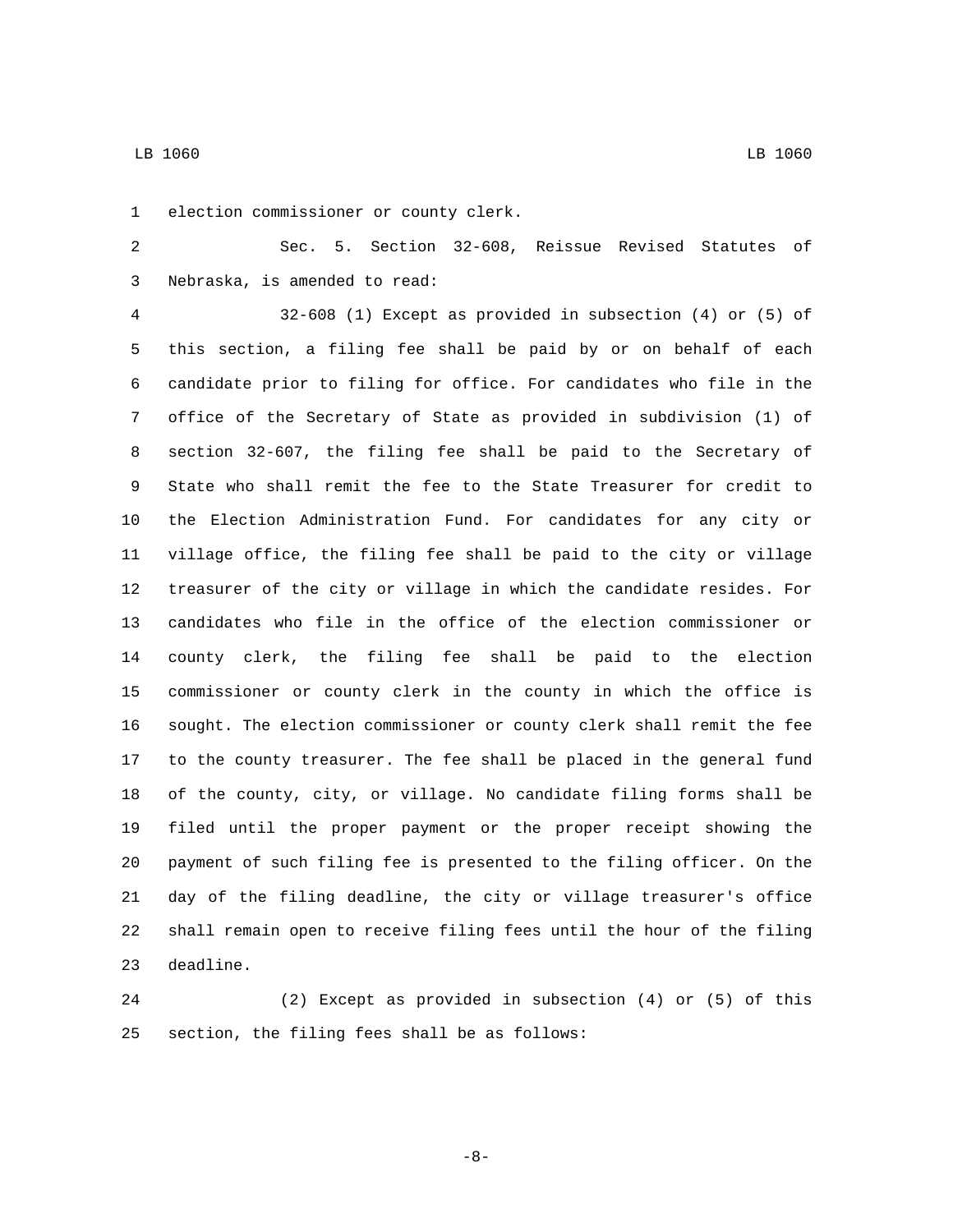(a) For the office of United States Senator, state officers, including members of the Legislature, Representatives in Congress, county officers, and city or village officers, except the mayor or council members of cities having a home rule charter, a sum equal to one percent of the annual salary such candidate will receive if he or she is elected and qualifies for the office for which he or 7 she files as a candidate; (b) For directors of public power and irrigation districts in districts receiving annual gross revenue of forty million dollars or more, twenty-five dollars, and in districts receiving annual gross revenue of less than forty million dollars, 12 ten dollars; (c) For directors of reclamation districts, ten dollars; 14 and (d) For Regents of the University of Nebraska, members of the State Board of Education, and directors of metropolitan utilities 17 districts, twenty-five dollars. (3) All declared write-in candidates shall pay the filing fees that are required for the office at the time that they present the write-in affidavit to the filing officer. Any undeclared write-in candidate who is nominated or elected by write-in votes shall pay the filing fee required for the office within ten days after the canvass of votes by the county canvassing board and shall file the receipt with the person issuing the certificate of nomination or the certificate of election prior to the certificate being issued.

-9-

LB 1060 LB 1060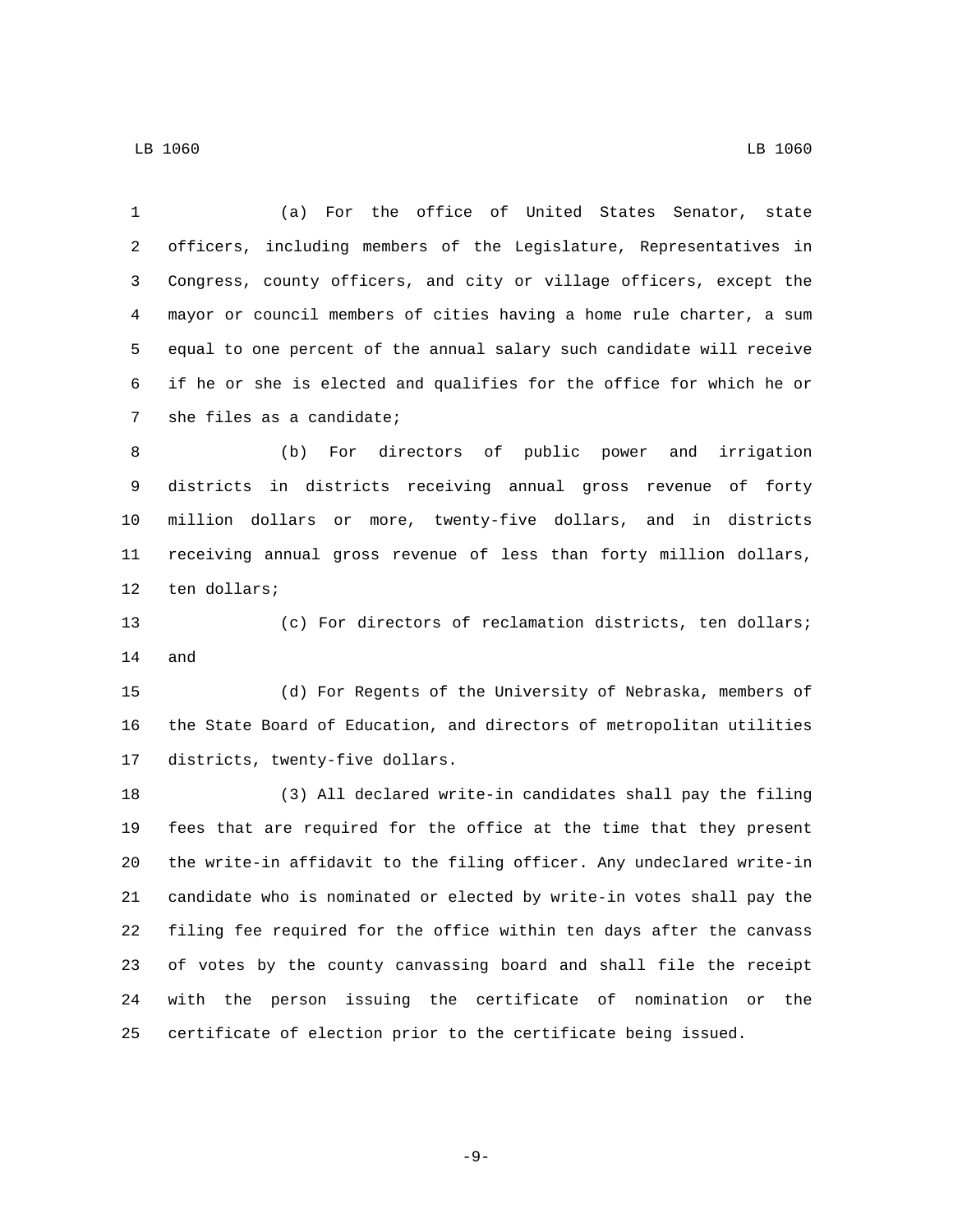(4) No filing fee shall be required for any candidate filing for an office in which a per diem is paid rather than a salary or for which there is a salary of less than five hundred dollars per year. No filing fee shall be required for any candidate for membership on a school board, on the board of an educational service 6 unit, on the board of governors of a community college area, on the board of directors of a natural resources district, or on the board of trustees of a sanitary and improvement district. (5) No filing fee shall be required of any candidate completing an affidavit requesting to file for elective office in forma pauperis. A pauper shall mean a person whose income and other resources for maintenance are found under assistance standards to be insufficient for meeting the cost of his or her requirements and whose reserve of cash or other available resources does not exceed the maximum available resources that an eligible individual may own. Available resources shall include every type of property or interest in property that an individual owns and may convert into cash except: 18 (a) Real property used as a home; (b) Household goods of a moderate value used in the home; and (c) Assets to a maximum value of three thousand dollars used by a recipient in a planned effort directed towards self-23 support.

 (6) If any candidate dies prior to an election, the spouse of the candidate may file a claim for refund of the filing fee

 $-10-$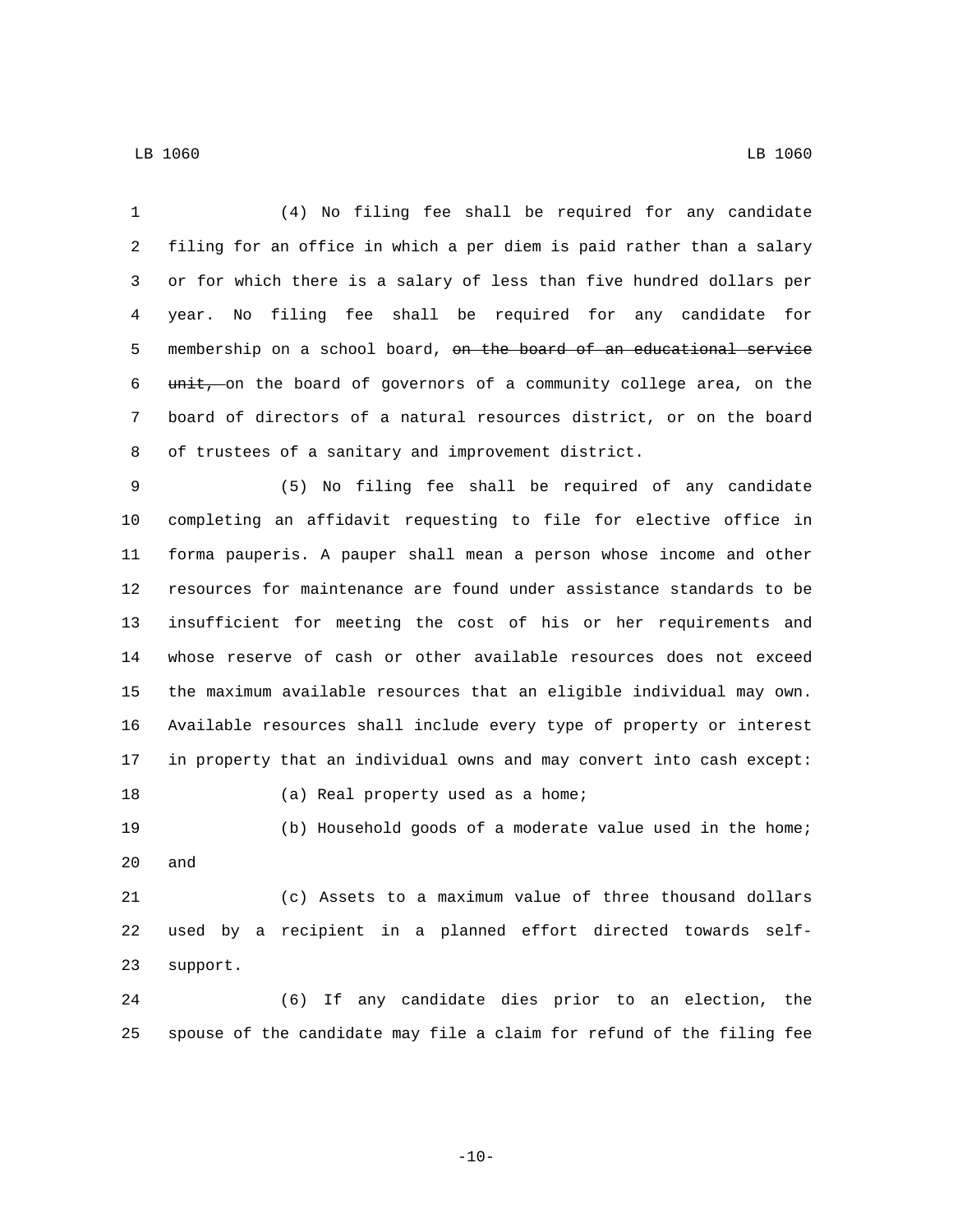with the proper governing body prior to the date of the election. Upon approval of the claim by the proper governing body, the filing 3 fee shall be refunded.

 Sec. 6. Section 32-1203, Revised Statutes Cumulative 5 Supplement, 2012, is amended to read:

 32-1203 (1) Each city, village, school district, public power district, sanitary and improvement district, metropolitan utilities district, fire district, natural resources district, community college area, learning community coordinating council, 10 educational service unit, hospital district, reclamation district, and library board shall pay for the costs of nominating and electing its officers as provided in subsection (2), (3), or (4) of this section. If a special issue is placed on the ballot at the time of the statewide primary or general election by any political subdivision, the political subdivision shall pay for the costs of the election as provided in subsection (2), (3), or (4) of this section. The districts listed in this subsection shall furnish to the Secretary of State and election commissioner or county clerk any maps and additional information which the election commissioner or county clerk may require in the proper performance of their duties in the conduct of elections and certification of results.

 (2) The charge for each primary and general election shall be determined by (a) ascertaining the total cost of all chargeable costs as described in section 32-1202, (b) dividing the total cost by the number of precincts participating in the election

-11-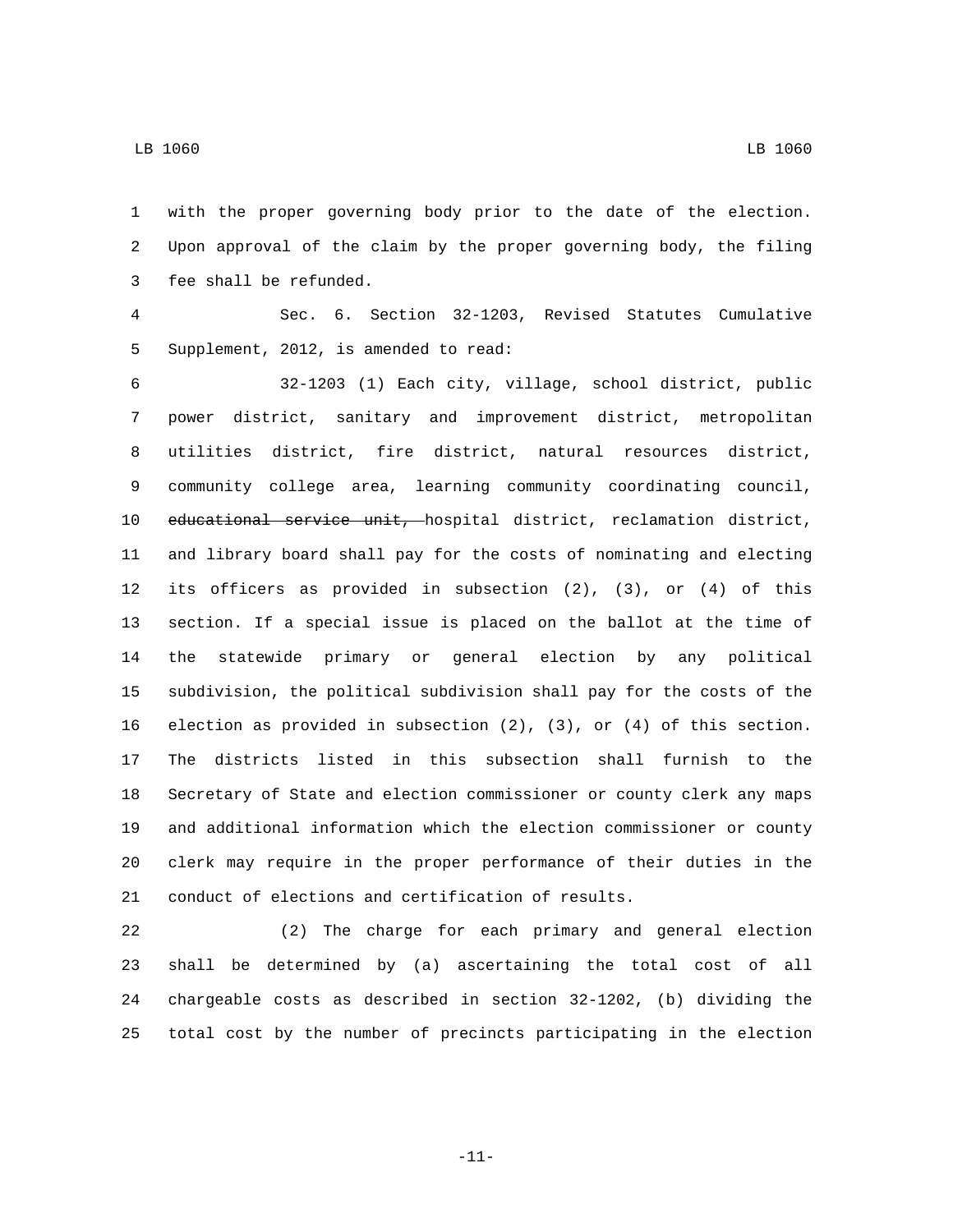to fix the cost per precinct, (c) prorating the cost per precinct by the inked ballot inch in each precinct for each political subdivision, and (d) totaling the cost for each precinct for each political subdivision, except that the minimum charge for each primary and general election for each political subdivision shall be 6 fifty dollars.

 (3) In lieu of the charge determined pursuant to subsection (2) of this section, the election commissioner or county clerk may charge public power districts the fee for election costs 10 set by section 70-610.

 (4) In lieu of the charge determined pursuant to subsection (2) of this section, the election commissioner or county clerk may bill school districts directly for the costs of an election 14 held under section 10-703.01.

 Sec. 7. Section 32-1301, Reissue Revised Statutes of 16 Nebraska, is amended to read:

 32-1301 For purposes of sections 32-1301 to 32-1309, filing clerk shall mean the election commissioner or county clerk for recall of elected officers of cities, villages, counties, irrigation districts, natural resources districts, public power districts, 21 school districts, community college areas, educational service units, hospital districts, and metropolitan utilities districts.

 Sec. 8. Section 32-1302, Reissue Revised Statutes of 24 Nebraska, is amended to read:

32-1302 (1) Except for trustees of sanitary and

-12-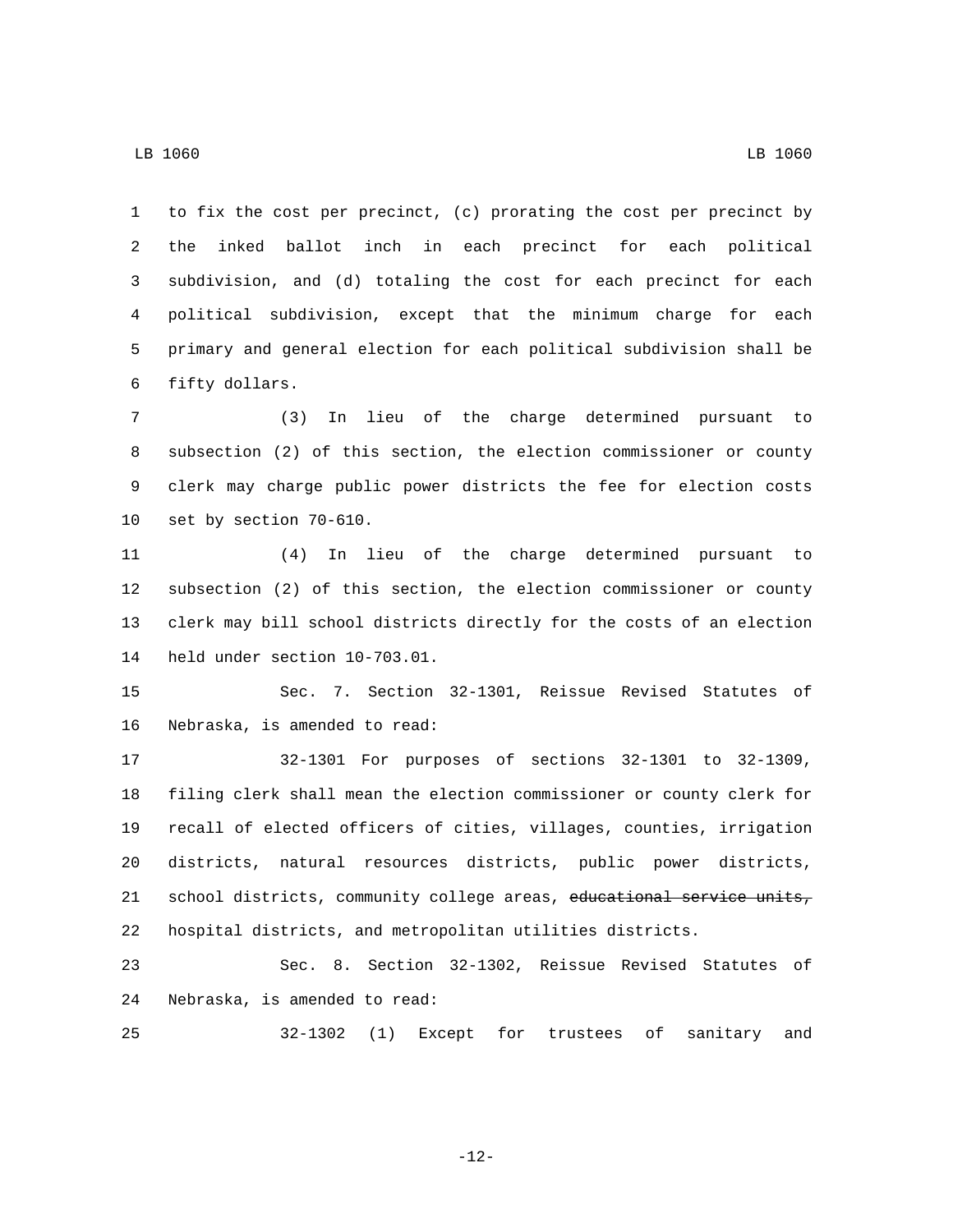improvement districts, any elected official of a political subdivision and any elected member of the governing bodies of cities, villages, counties, irrigation districts, natural resources districts, public power districts, school districts, community 5 college areas, educational service units, hospital districts, and metropolitan utilities districts may be removed from office by recall pursuant to sections 32-1301 to 32-1309. A trustee of a sanitary and improvement district may be removed from office by recall pursuant to 9 sections 31-786 to 31-793.

 (2) If due to reapportionment the boundaries of the area served by the official or body change, the recall procedure and special election provisions of sections 32-1301 to 32-1309 shall apply to the registered voters within the boundaries of the new area.

 (3) The recall procedure and special election provisions of such sections shall apply to members of the governing bodies listed in subsection (1) of this section, other than sanitary and improvement districts, who are elected by precinct, district, or subdistrict of the political subdivision. Only registered voters of such member's precinct, district, or subdistrict may sign a recall petition or vote at the recall election. The recall election shall be held within the member's precinct, district, or subdistrict. When an elected member is nominated by precinct, district, or subdistrict in the primary election and elected at large in the general election, the recall provisions shall apply to the registered voters at the 25 general election.

-13-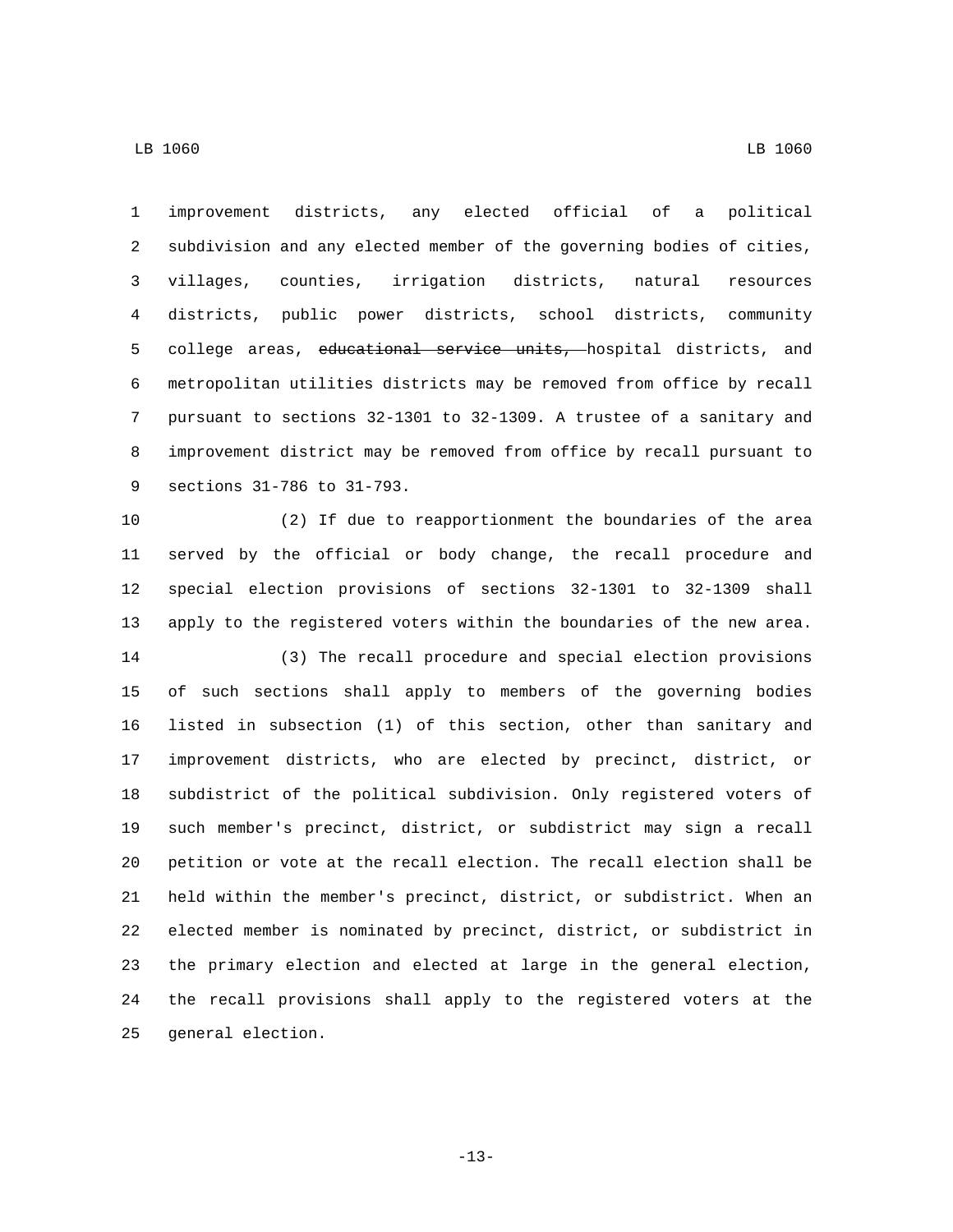(4) The recall procedure and special election provisions shall apply to the mayor and members of the city council of municipalities with a home rule charter notwithstanding any contrary 4 provisions of the home rule charter.

 Sec. 9. Section 79-1208, Reissue Revised Statutes of 6 Nebraska, is amended to read:

 79-1208 Petitions to the State Board of Education to change educational service unit boundaries shall include a description of the proposed boundaries and shall be accompanied by a plan of reorganization which shall include (1) a summary of the reasons for the proposed reorganization, (2) a plan for the provision of services to school districts affected by any reorganization plan, (3) when a petition proposes the dissolution of an entire educational service unit or units for attachment to an existing educational service unit or for the merger of two or more educational service units into a new educational service unit, a summary of the terms on which such reorganization is made, including provision for the utilization of existing facilities, equipment, and materials and provision for the disposition of assets and any unbonded indebtedness 20 of affected educational service units,  $and (4)$  when a petition deals with the attachment of new territory to an existing educational service unit, verification of approval by majority vote of the 23 receiving educational service unit governing board $f(x)$  and  $(5)$  a plan for the establishment of new election districts as required under 25 section 79-1217.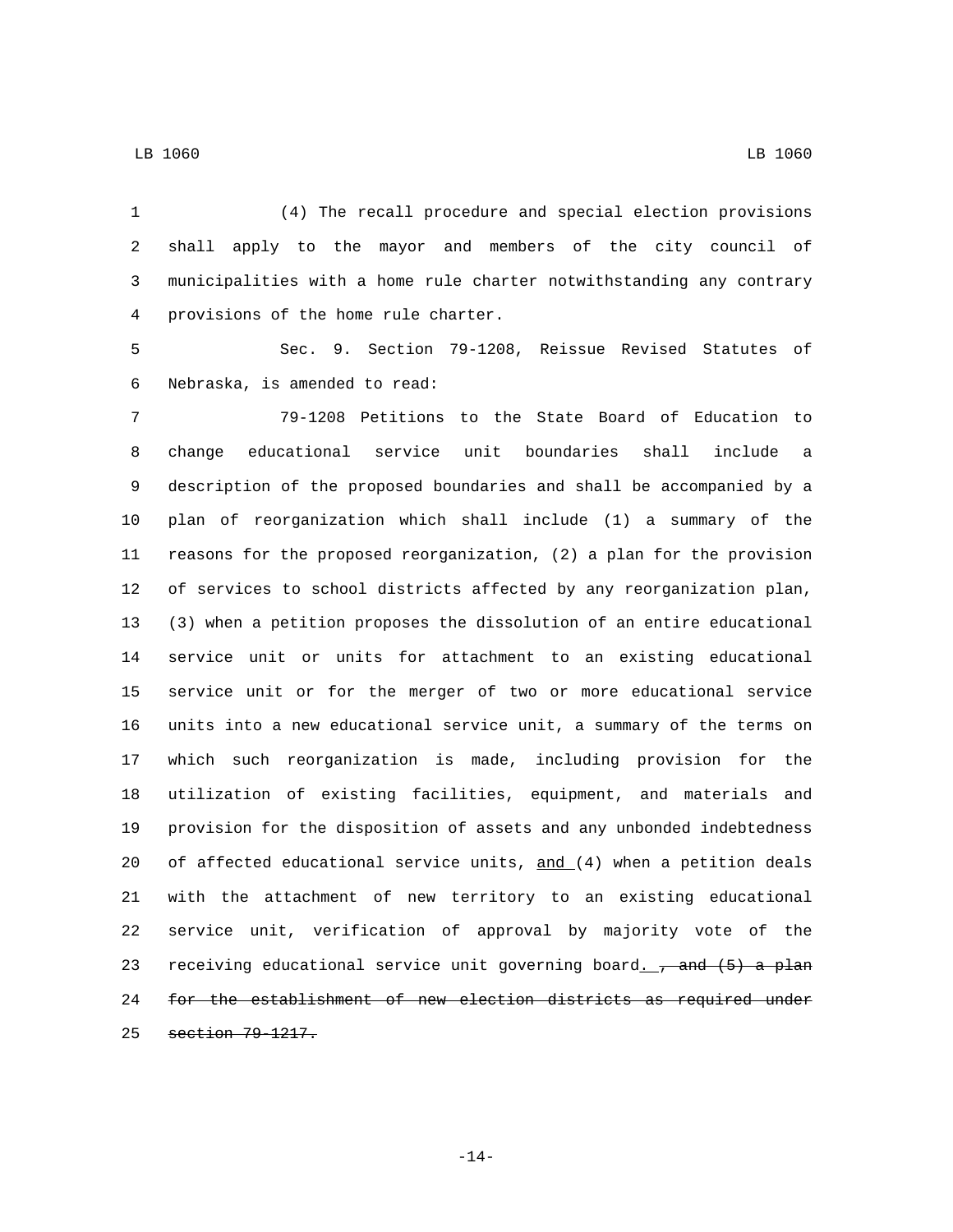Sec. 10. Section 79-1212, Revised Statutes Cumulative 2 Supplement, 2012, is amended to read: 79-1212 Members The terms of members of boards of educational service units existing prior to approval of any plan of reorganization shall serve as board members of educational service units which are reorganized pursuant to sections 79-1206 to 79-1211 until the expiration of their original terms. Such persons shall be members of the board of the reorganized educational service unit in 9 which they reside. end on the effective date of the reorganization. Within thirty days after approval of any plan of reorganization by 11 the State Board of Education, the president of the board of each 12 educational service unit being reorganized shall call a meeting of 13 board members of such educational service unit. At such meeting, 14 members of each such board shall appoint one member from each election district to be created pursuant to the plan of reorganization not having representation on such board to serve until 17 the next general election. county boards of the counties comprising the educational service unit shall meet and appoint members to the board of the reorganized educational service unit. The new board shall take all necessary action to prepare for operation of the reorganized educational service unit following approval of any plan of reorganization by the State Board of Education. Expenses incurred by such board prior to such times shall be prorated between the counties comprising the educational service unit on the basis of the 25 assessed valuation of such counties.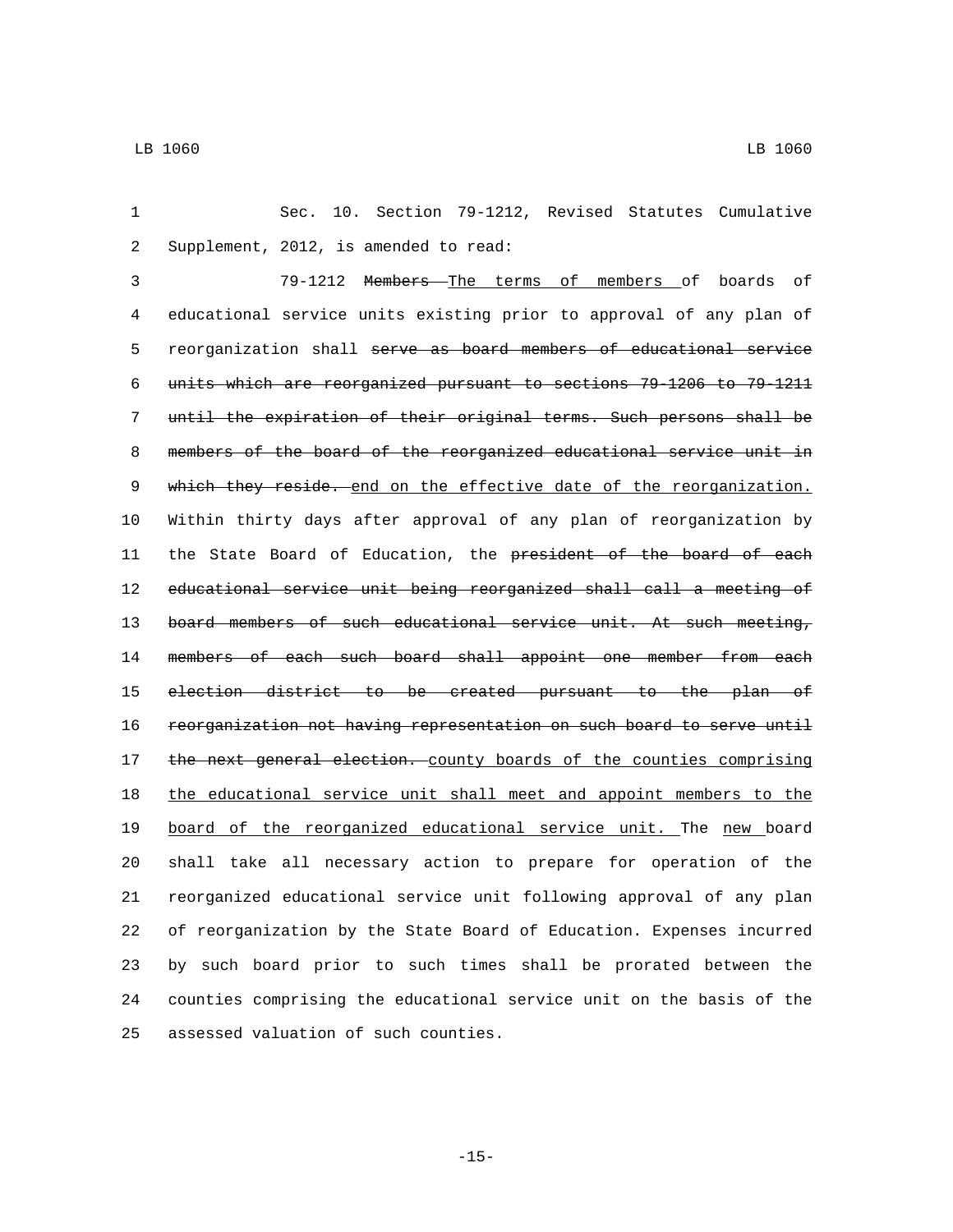1 Sec. 11. Section 79-1217, Revised Statutes Cumulative Supplement, 2012, is amended to read:2 3 79-1217 (1) All educational service units shall be 4 governed by a board to be known as the Board of Educational Service 5 Unit No. ..... . Until the first Thursday after the first Tuesday in 6 January 2009, the educational service unit board, except the board of 7 an educational service unit with only one member school district, 8 shall be composed of one member from each county and four members at 9 large, all of whom shall reside within the geographical boundaries of 10 the educational service unit, but no more than two of the members at 11 <del>large shall be appointed or elected from the same county unless any</del> 12 one county within the educational service unit has a population in 13 excess of one hundred fifty thousand inhabitants or the educational 14 service unit consists of only one county. Beginning on the first 15 Thursday after the first Tuesday in January 2009, the educational 16 service unit board, except the board of an educational service unit 17 with only one member school district, shall be composed of one member 18 elected to represent each election district established pursuant to 19 section 79-1217.01. Successors to the members initially appointed 20 pursuant to section 79-1212 shall be elected pursuant to section 21 32-515. Except as provided in subsection (6) of this section, the 22 board members shall be appointed by the county boards of each county 23 within the educational service unit. 24 (2) Vacancies in office shall occur as set forth in

25 section 32-560, except as otherwise provided in section 79-1212

-16-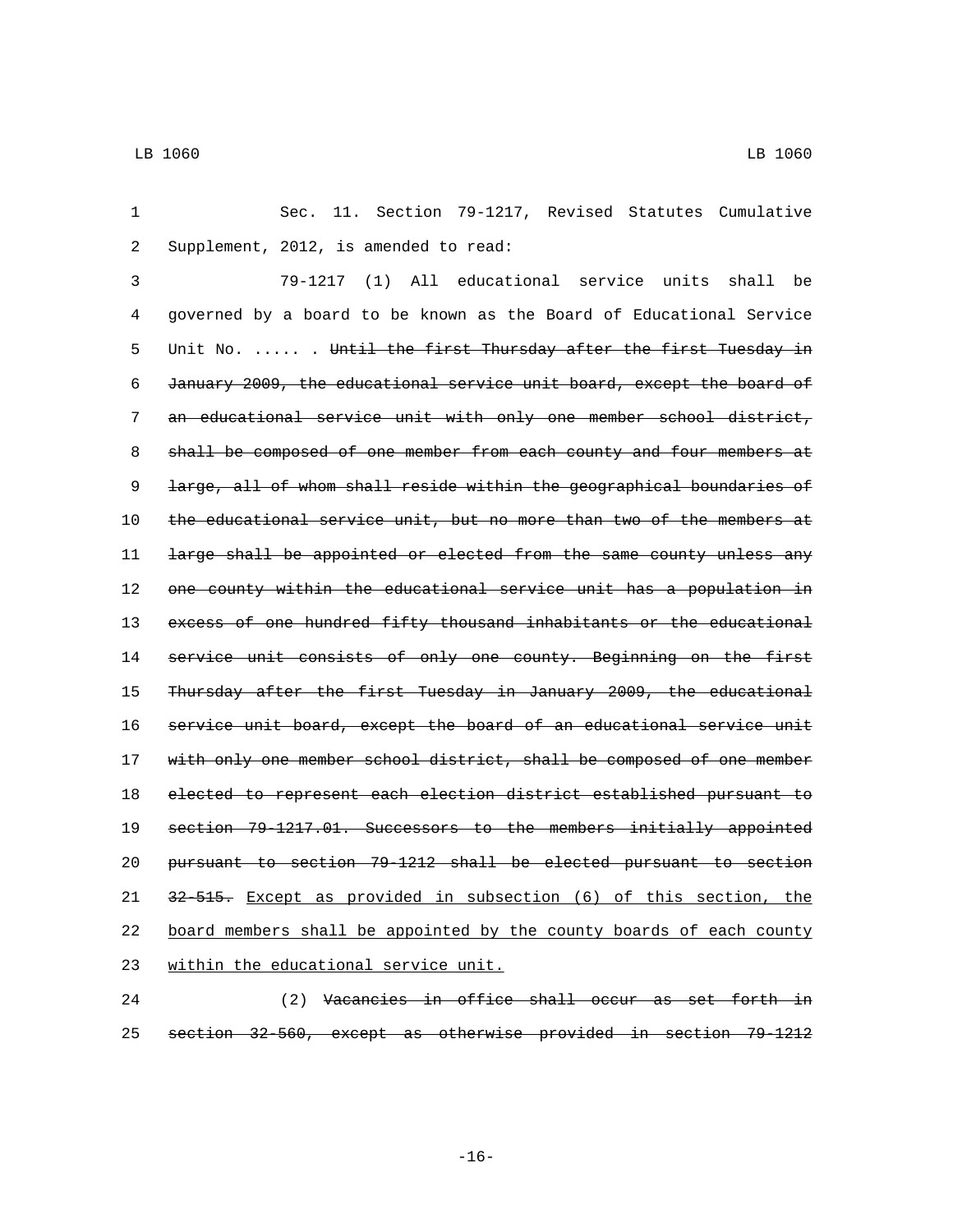regarding the requirement to live in the district represented, or in 2 the case of absences, unless Unless excused by a majority of the remaining members of the board, when a member is absent from the geographical boundaries of the educational service unit for a continuous period of sixty days at one time or from more than two consecutive regular meetings of the board. Whenever any vacancy 7 occurs on the board, the remaining members of such board county 8 boards shall appoint an individual residing within the election 9 district of the educational service unit for which the vacancy exists and meeting the qualifications for the office to fill such vacancy 11 for the balance of the unexpired term.

 (3) Members of the board shall receive no compensation for their services but shall be reimbursed for the actual and necessary expenses incurred in the performance of their duties under the Educational Service Units Act as provided in sections 81-1174 to 16 81-1177.

 (4) Except as provided in subsection (5) of this section, any joint school district located in two or more counties shall be considered a part of the educational service unit in which the greater number of school-age children of such joint school district 21 reside.

 (5) Any Class I district which is part of a Class VI district shall be considered a part of the educational service unit of which the Class VI district is a member. If the Class VI district has removed itself from an educational service unit, each Class I

-17-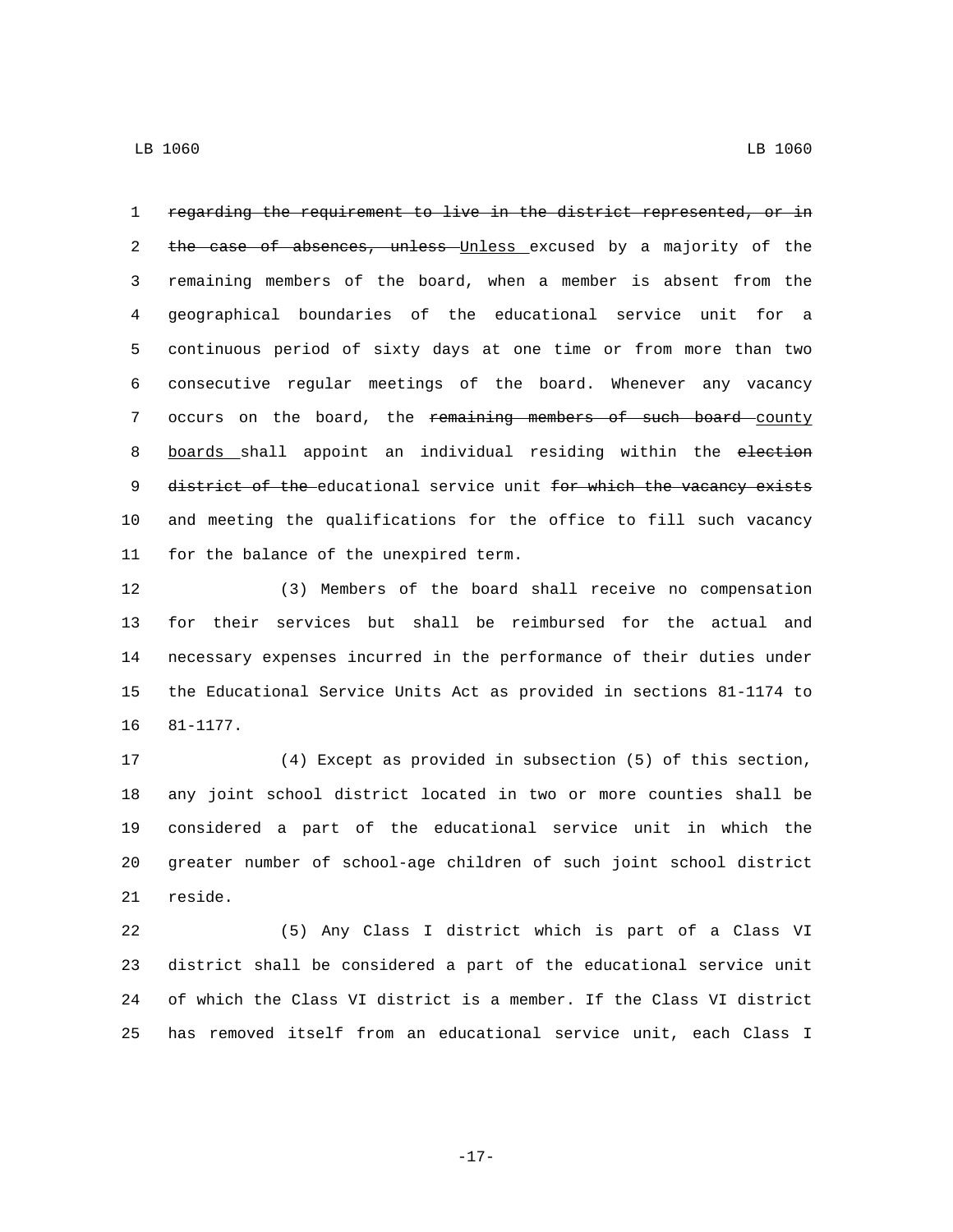district which is part of such Class VI district may continue its existing membership in an educational service unit or may change its status relative to membership in an educational service unit in accordance with section 79-1209. The patrons of a Class I district maintaining membership in an educational service unit pursuant to this subsection shall have the same rights and privileges as other patrons of the educational service unit, and the taxable valuation of the taxable property within the geographic boundaries of such Class I district shall be subject to the educational service unit's tax levy 10 established pursuant to section 79-1225.

11  $(6)$  The administrator of each educational service unit, 12 prior to July 1 of each year in which a statewide primary election is 13 to be held, shall certify to the election commissioner or county 14 clerk of each county located within the unit the corporate name of each school district, as described in section 79-405, located within 16 the county. If a school district is a joint school district located 17 in two or more counties, the administrator shall certify to each election commissioner or county clerk the educational service unit of 19 which the school district is considered to be a part.

 $\left(7\right)$   $\left(6\right)$  An educational service unit may consist of a single school district if the single school district is either a Class IV or Class V school district. An educational service unit with only one member school district shall be governed by the school board of such school district and shall participate in one or more of the statewide projects managed by the Educational Service Unit